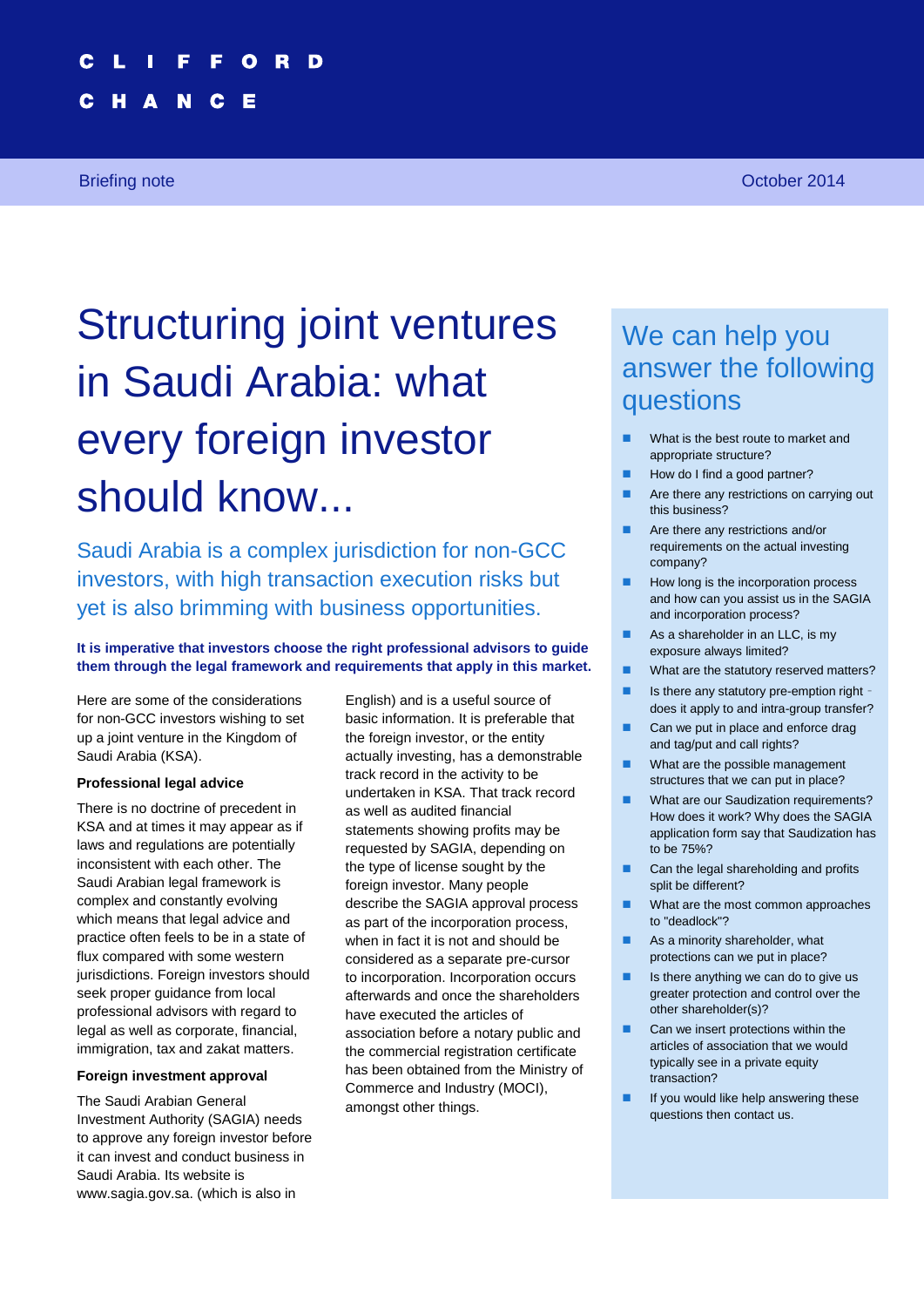There are different types of foreign investment licenses that can be applied for and issued by SAGIA – the most commonly applied for are "industrial", "trading (wholesale and retail)", "contracting" and "services".

SAGIA has different requirements and restrictions depending on the type of license applied for. These include prescribing the minimum amount of capital contributions, relevant demonstrable experience, the shareholding percentages, the provision of audited financial statements and various undertakings, to name but a few.

The appointment of a new Governor of SAGIA within the last year and the introduction of new internal rules and classifications, together with uncertainty regarding the foreign investment licensing process may give some foreign investors cause for concern.

The investor should begin preparing the relevant documentation well in advance of the SAGIA application. The documents need to be translated by an official translating office into Arabic and these documents also need to be notarised, legalised and consularised in the jurisdiction of incorporation of the foreign investor before obtaining a Ministry of Foreign Affairs stamp in Saudi Arabia. In certain circumstances, a stamp from the Ministry of Justice will also be required. The collation of these supporting documents may take up to two months.

The SAGIA process from start to finish can take up to one to three months but we have heard of applications from other advisors taking more than 12 months before being approved. However, SAGIA does also have a "fast track"

procedure which is available to certain categories of applicant.

#### **What is the best route to market and how should the investment be made?**

The question is whether the business needs to establish a legal presence or whether the investor can carry out business in Saudi Arabia through another structure.

- **Commercial Agency: Under the** Saudi Commercial Agencies Law, non-GCC manufacturers of goods and principals can only appoint local Saudi agents as their representatives to sell their products and/or services in KSA. These agents must be Saudi nationals and need to be registered as commercial agents with MOCI. With innovative structuring we have assisted many foreign investors and non-GCC shareholders in JVs to also participate in the distribution of products in KSA.
- **Government Tenders: If the** investor's plan is to participate in government tenders only, it should be noted that depending on the tender rules of the relevant government entity, a joint venture company with a foreign shareholder may be ineligible from participating in the tender process. As time may be of the essence, the investor rather than setting up a separate legal entity, may seek to establish a branch or obtain a temporary commercial registration from the KSA authorities with the assistance of the relevant government entity. This is more likely where the contract with the government entity is of limited duration.

 **Incorporation of a company**: However, most foreign investors will want to set up a joint venture entity in KSA, in which they have an ownership stake and in which they can participate in the management and growth of the company whilst having the benefit of a limited liability protection.

#### **Choosing the right corporate vehicle**

The two most common investment vehicles in KSA that limit shareholders' liability to their capital contributions (save as set out below) are (i) the limited liability company (LLC) and (ii) the joint stock company (JSC). The LLC is the entity of choice for most foreign investors, especially for start-up joint ventures. LLCs are more flexible and require only two founding shareholders, unlike the JSC that requires at least five founding shareholders. Further, it is recognized that a JSC is more administratively burdensome to operate and would normally take longer to incorporate.

#### **Liability of shareholders**

Under Saudi law there are circumstances in which the shareholders of an LLC (not a JSC) may lose their limited liability protection. Under Article 180 of the Saudi Companies Law, where the losses of the joint venture company are equivalent to 50% or more of its paid-in share capital, the managers should convene a meeting of the shareholders to determine whether or not to continue trading and financially support the company. If they fail to meet within the prescribed time, or at all, and the company continues to trade, the shareholders become personally liable for the payment of the debts of the company on a joint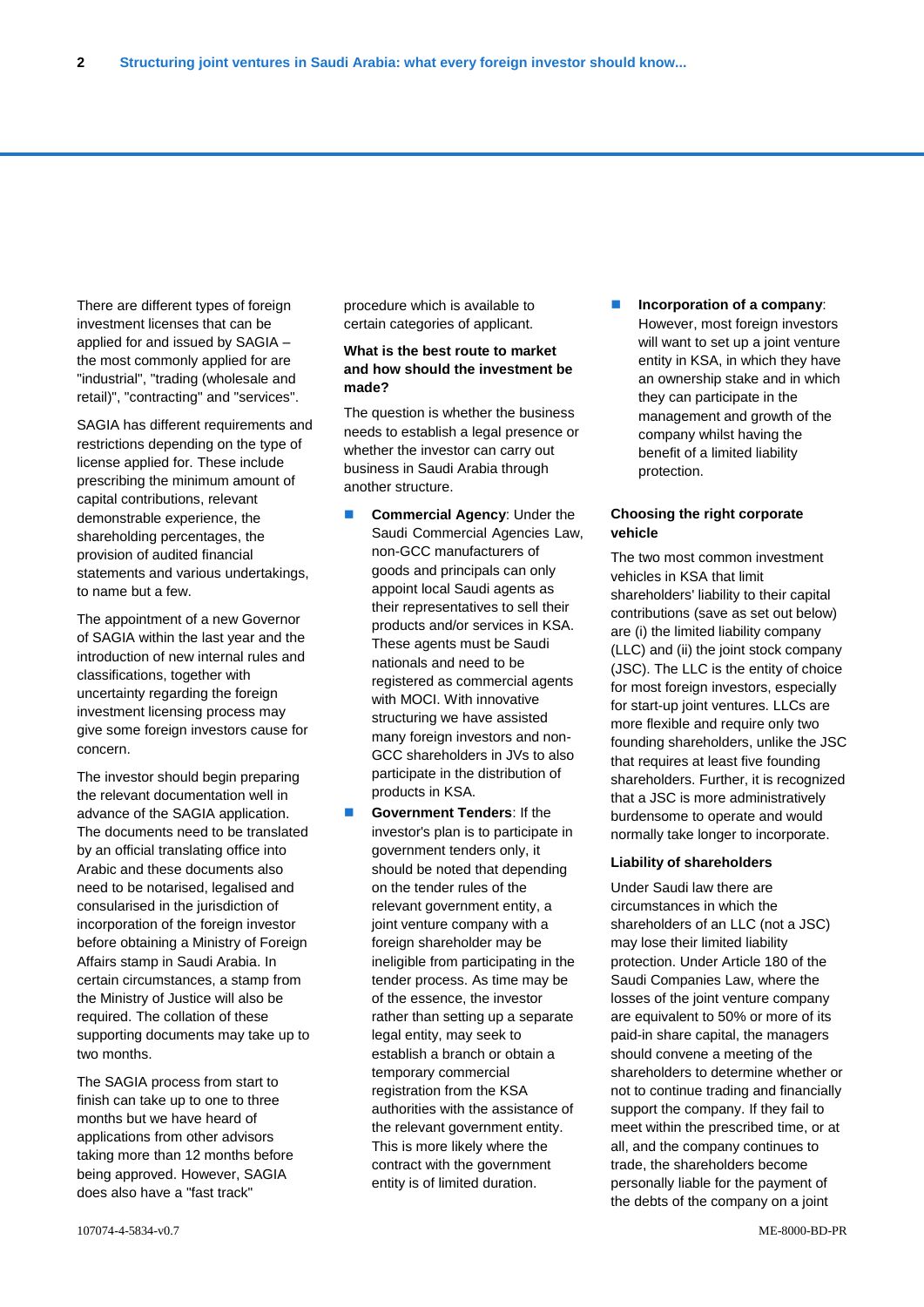basis. Therefore, we would recommend that: (i) a foreign investor ensures that the LLC is not thinly capitalised, (ii) that the management put in place appropriately checks to monitor losses on an ongoing basis – especially at the outset of the joint venture company's life when there is little or no revenue and there are fixed monthly costs and overheads, and (iii) if the investor does not have management control, it considers whether it needs any protections as a minority shareholder.

#### **Saudization/Nitaqat**

An LLC must employ the requisite percentage of KSA nationals. The Ministry of Labor has set out the percentage of KSA employees required depending on the category of business activity and the number of employees. Depending on the level of compliance or non-compliance, the LLC will have more or less possibility of obtaining visas, blocking transfers of employees to third parties etc. It should also be noted that certain jobs are restricted to Saudi nationals as a matter of law, such as the receptionist, HR manager etc.

#### **Management**

The shareholders of an LLC are free to put in place whatever management structure they feel appropriate. They can agree that the company will be managed by a board of managers or by a sole general manager appointed by the shareholders or by both. The powers of the board or the general manager (or executive manager as he is known when reporting to a board) will typically be set out in the articles of association (Articles) and can also be detailed in the shareholders' agreement. The Articles and/or the shareholders' agreement may also contain clauses stipulating how the Board members or the general

manager can be appointed, removed and replaced. If the powers are set out in the Articles it should be remembered that only an affirmative resolution of 75% of the votes of the shareholders can amend the Articles and therefore the powers set out within them.

#### **Statutory reserved matters**

The Saudi Companies Law sets out a number of matters that require a certain threshold percentage of shareholders voting yes, to be validly passed. For example, shares representing 75% of the LLC's share capital must vote yes in order to amend the Articles, 100% must vote yes to increase the financial burden of all of the shareholders and a simple majority to remove or replace the auditors.

#### **Dividends**

The shareholders must set aside 10% of the net profits of the joint venture company annually before distributing the remainder of the profits. A statutory reserve must be built up equal to at least 50% of the share capital.

#### **Pre-emption right**

The Saudi Companies Law provides existing shareholders in LLCs with pre-emption rights on a sale of existing shares to any third party (this also applies to any intra-group transfer of shares).

#### **Transfer of shares/exit**

An LLC's shareholders will need to consent to any transfer of shares to a third party. As the names of the shareholders are set out in the Articles, when the shareholders change, this requires an amendment to the Articles, (and a prior amendment to the SAGIA license to the extent there is any foreign

membership). Any such amendment resolution must be signed by the shareholders or their representatives before a public notary. This can be done with 75% of the votes voting yes, however, in practice, the notary public will insist that all the shareholders or their attorneys attend before a notary public to sign. Although, relatively untested there are various ways to mitigate this approach.

#### **Shareholders' Agreement/Articles**

The relationship between the shareholders and third parties would be governed by these documents and they will contain similar provisions. If there is a conflict, the Articles will prevail vis-à-vis the rest of the world. In order to keep the costs down when negotiating the shareholders' agreement, we would recommend agreeing a term sheet up-front.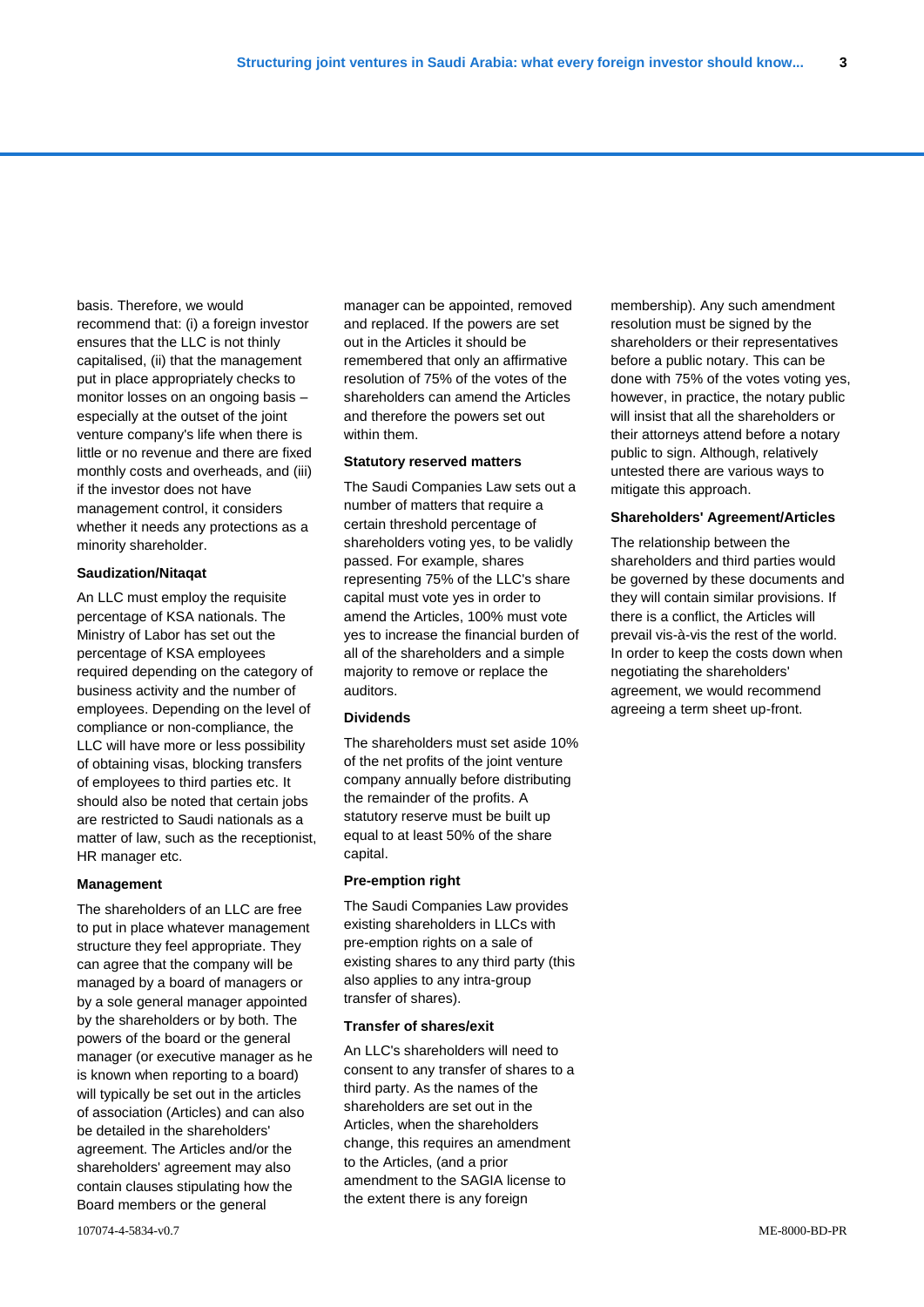## **Find the right partner**

Finding the right Saudi partner for your joint venture is perhaps the most critical factor for a successful investment in KSA. The Saudi partner should be active, have the adequate experience in the field of activity for the joint venture, should be cooperative or at least be able to facilitate the investment and help with practical issues on the ground. We know of certain financial advisors, accountants and investigative firms who can assist with "partner" searches. Having the right partner can provide the investor with precious insights and on the ground knowledge needed to launch and to run the business smoothly and profitably.

Most international investors will typically consider having a local partner for their first investment in KSA whether or not the foreign investment licensing regime requires them to do so.

## **The proposed activities**

The foreign investor should review the proposed activities with its legal advisors in KSA as early as possible in order to ensure that such activities may be performed by foreigners; and to determine which type of foreign investment license will be required as well as any other legal requirements and restrictions imposed by SAGIA and MOCI.

In essence, foreign investment is permitted in all business activities in KSA, except those areas expressly excluded by the list issued by the Supreme Economic Council or otherwise by Saudi laws or regulations. This "negative list" is updated regularly and should be checked initially to ensure that the proposed activities are not prohibited.